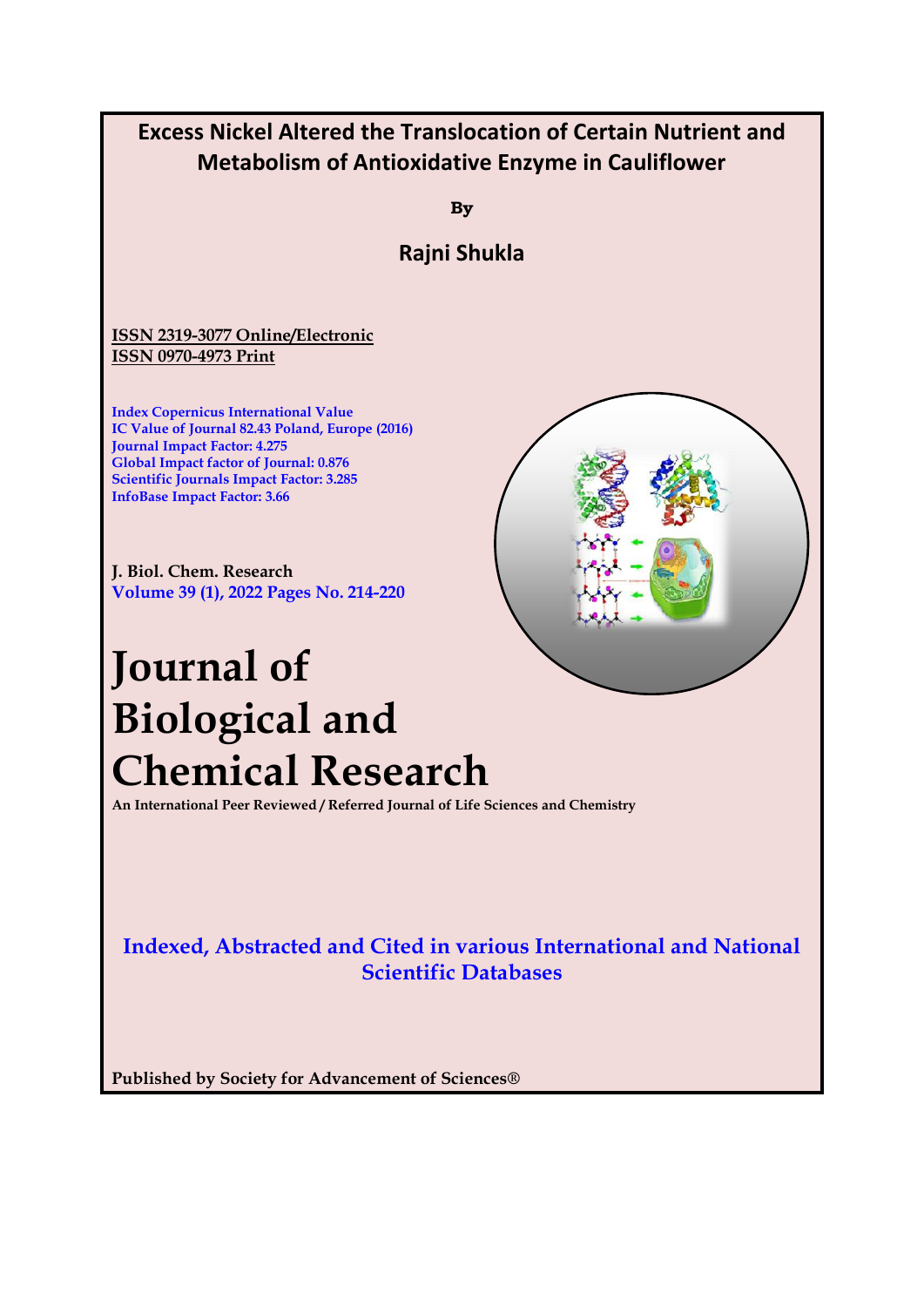**J. Biol. Chem. Research. Vol. 39, No. 1, 214-220, 2022**

**(An International Peer Reviewed / Refereed Journal of Life Sciences and Chemistry) Ms 39/01/038/2022 All rights reserved ISSN 2319-3077 (Online/Electronic) ISSN 0970-4973 (Print)**



**http:// [www.sasjournals.com](http://www.sasjournals.com/) http:/[/ www.jbcr.co.in](http://www.jbcr.co.in/) [jbiolchemres@gmail.com](mailto:jbiolchemres@gmail.com)**

**Received: 04/04/2022 Revised: 08/06/2022 Accepted: 09/06/2022**

**RESEARCH PAPER**

# **Excess Nickel Altered the Translocation of Certain Nutrient and Metabolism of Antioxidative Enzyme in Cauliflower Rajni Shukla**

**Department of Botany, C.B. Gupta Ag. P.G. College, B.K.T. Lucknow, U.P., India**

## **ABSTRACT**

*A glass house experiment was conducted to with level of nickel control (0.0001mM Ni) while other two lots were supplied with excess nickel (Ni) at 0.1mM and 0.5mM using cauliflower (Brassica oleracea L. var. botrytis) cv. Snowball was grown in refined sand with complete nutrient solution for 79 days. At d 80 plants were separated into three lots. Excess nickel caused oxidative stress indicate by decrease in enzyme activities of catalase, peroxidase and acid phosphatase in leaves. The decreased activity of catalase may suggest interference of excess nickel in iron metabolism of plants. The appearance of metal specific toxicity is a likely result of damage predominantly due to enhanced generation of reactive oxygen species (ROS) at higher (0.5mM) nickel supply. Increase in Ni supply increased nickel concentration in all parts of cauliflower whereas the concentration of phosphorus (P), sulphur (S), iron (Fe) and manganese (Mn), Zinc (Zn) and copper (Cu) decreased significantly.*

*Keywords: Nickel, Manganese (Mn), Copper (Cu) and Iron (Fe).*

## **INTRODUCTION**

The accumulation of heavy metals in several plant species, of agriculture importance has been reported at several locations (Gragor et al. 1991) growing near industrial areas. Heavy metal stress may stimulate the formation of free radicals and reactive oxygen species (ROS) such as  $\cdot$ O<sub>2</sub> (super oxide radical),  $\cdot$ OH (hyroxyl radical), H<sub>2</sub>O<sub>2</sub> (hydrogen peroxide) and  $^{1}$ O<sub>2</sub> (singlet oxygen) in several plants (Alscher et al., 1997; Foyer et al.1997). Nickel salts are considered to be an occupational hazard and reported to produce undesirable effects and/or carcinogenicity in humans and animals (Obone et al., 1999). Nickel exposure causes

formation of free radicals in various tissues in both human and animals which lead to various modifications to DNA bases, enhanced lipid peroxidation, and altered calcium and sulphhydryl homeostasis (Das et al., 2008).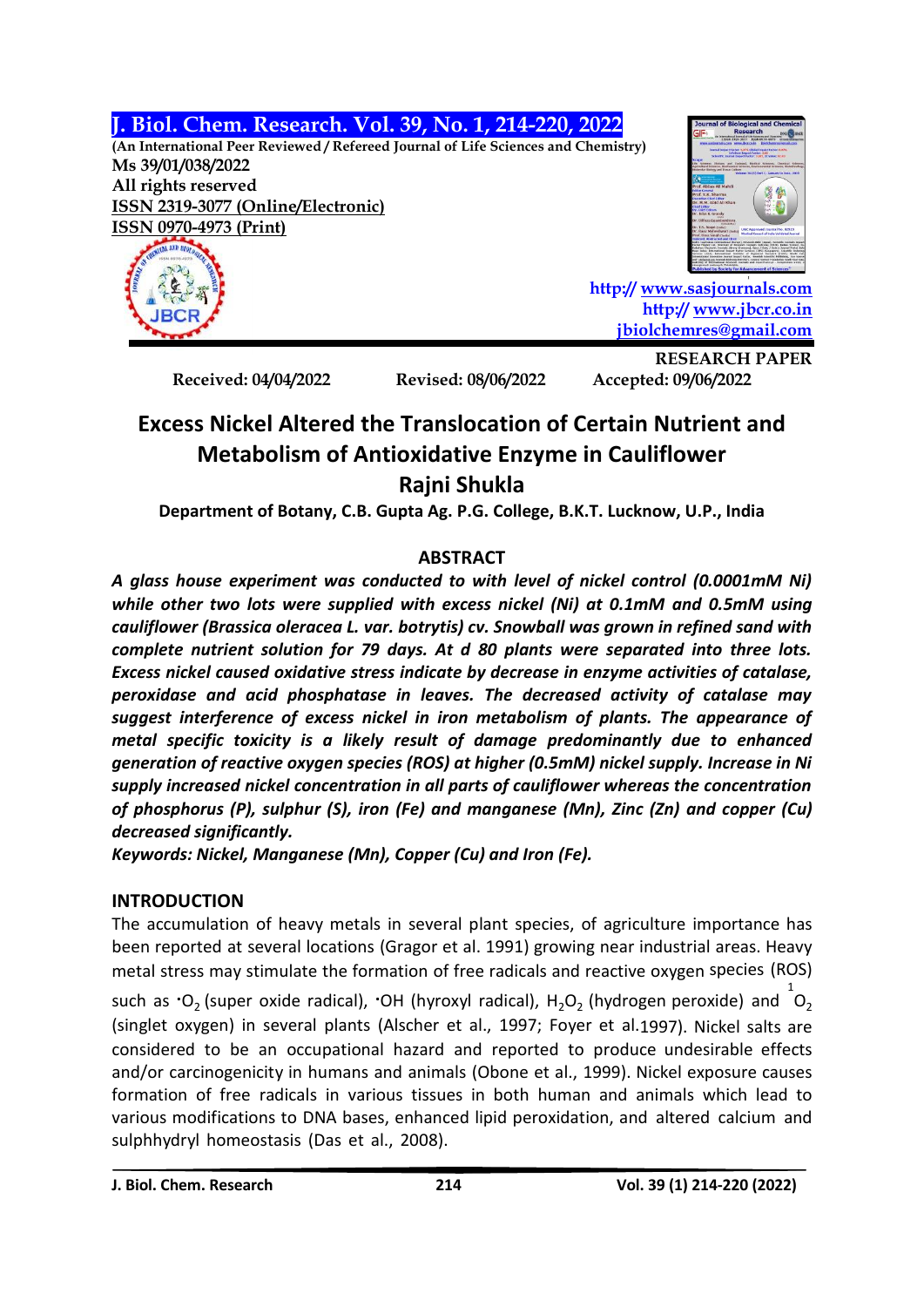During the period of metal treatment, plants develop different resistance mechanisms to avoid or tolerate metal stress, including the changes of lipid composition, the profiles of isozymes and enzyme activity, sugar or amino acid and the level of soluble proteins and gene expressions. These adaptations entail qualitative and/or quantitative metabolic changes that often provide a competitive advantage, and affect plant survival (Schützendübel and Polle 2002). Therefore, plant cells contain protective and repair systems that, under normal circumstances, minimize the occurrence of oxidative damage. Excess supply of nickel to plants also accelerates generation of reactive oxygen species (ROS) resulting into oxidative stress (Baccouch et al., 1998). The toxicity associated with nickel (II) is mainly due to generation of reactive oxygen species (ROS) with subsequent oxidative deterioration of biological macromolecules. Nickel can generate free radicals (FR) directly from molecular oxygen in a two-step process to produce superoxide anion and in continued process, produce highly toxic hydroxyl radical. The Ni-induced growth inhibition has been ascribed to down-regulation of protein synthesis and activities of some key enzymes responsible for mobilization of food reserves taking place during seed germination (Bishnoi et al., 1993). Several redox and non-redox metals like Fe (Fang and Kao, 2000), Cu (Teisseire and Guy, 2000), Zn (Rao and Sresty, 2000) and Cd (Romero- Puertas et al., 1999) are known to cause oxidative stress as indicated by lipid peroxidation and H2O2 accumulation in the cells (Schutzendube and Polle, 2002).

### **MATERIALS AND METHODS**

## **Plant material and Growth Condition**

Cauliflower (*Brassica oleracea* L. var. botrytis) cv. Snowball was grown in washed sand under controlled conditions in a glass house (Agarwala and Sharma 1976). Plants were grown in polyethylene containers of 10L capacity having a central drainage hole, covered with an inverted watch glass whose rim was lined with glass wool. The composition of the base nutrient solution was 4 mM KNO3, 4mM Ca(NO3)2, 2mM MgSO4, 1.5mM NaH2PO4, 100mM Fe EDTA, 10 mM MnSO4, 30mM H3BO3,1mM CuSO4, 1mM ZnSO4, 0.2mM Na2MoO4, 0.1mM CoSO4 ,0.1mM NiSO4 and 0.1mM NaCl.

One lot was allowed to grow as such and was treated as control. In other two lots nickel was superimposed at 0.1 and 0.5 mM Ni as NiSO4. All the experiment was were carried out in triplicate.

### **Visual Observation and Zn, Fe, Cu, Mn Concentration**

After 5 days, when plants showed depression in growth besides periodical record of visible symptoms,- at d 90 and 110 (10 and 30 days after metal supply) plants were sampled for tissue estimation of phosphorous (Wallace 1951) and sulphur (Chesnin and Yein 1951) colorimetrically while of Fe, Mn, Zn and Cu were estimated by atomic absorption spectrophotometerAAS-4141. The concentration of iron, zinc, copper, manganese, phosphorous and sulphur was estimated in oven dried plant samples after di -acid digestion (HNO3:HClO4, 10:1) (Piper, 1942) by atomic absorption spectrophotometer.

### **Enzyme Extraction and Assay**

Fourth fully expanded fresh leaf tissue (2.5 gm) was homogeniged in 10.0 ml chilled 50 mmM potassium phosphate buffer (pH 7.0) containing 0.5% (w/v) insoluble polyvinyl polypyrolidone and 1.0 mm phenyl methylsulfonyl floride in a chilled pestle and mortar kept in ice bath.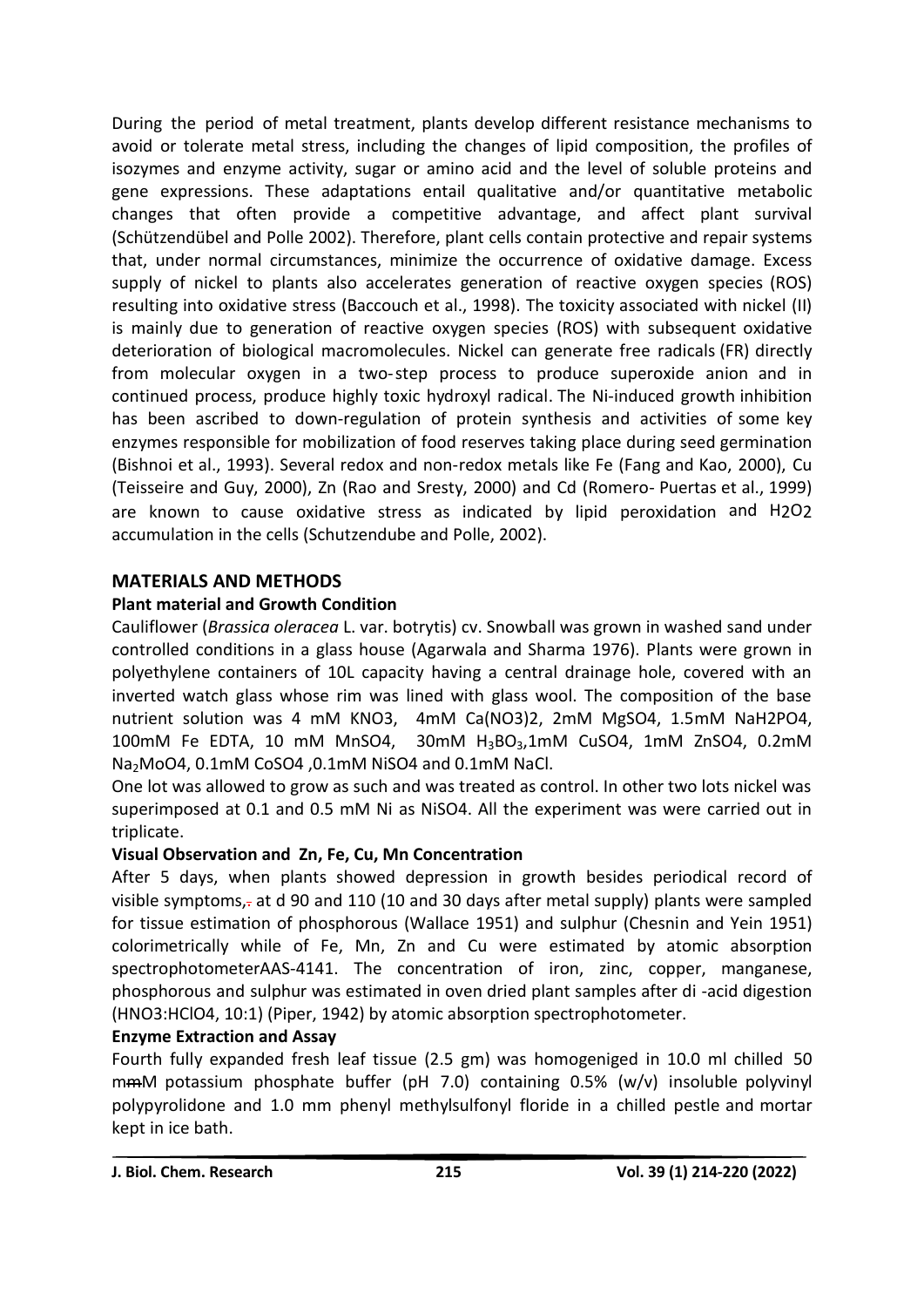The homogenate was filtered through two muslin cloth and centrifuged at 20,000x g for 10 min. The supernatant was stored at 2ºC and used for enzyme assays wiin 4 hrs.

## **Assay of Antioxidative Enzymes**

Catalase (CAT) and peroxidase (POD) were assayed in fresh leaf tissue extracts prepared by homogenizing samples in ice-cold glass distilled water (1:10) with a cold pestle and mortar at 4<sup>0</sup> C. The activity of CAT was assayed as described by Euler and Josephson (1927) in a reaction mixture (10 ml, standardized against 0.1 N KMnO4) containing 500 μM of H2O2 and 1.0 mmol of potassium phosphate buffer (pH 7.0) was stabilized at 25<sup>0</sup>C. The reaction was allowed to proceed for 5 min. and was stopped by adding 2.0 ml of 2N H2SO4. The final reaction mixture was titrated against 0.1 N KMnO4. The activity of POD was assayed by the method of Luck (1963). The reaction mixture (10 ml) contained 5.0 ml of 0.1 M of potassium phosphate buffer (pH 7.0), 1.0 ml of 0.01% H2O2, 1.0 ml of 0.5% *p*phenyldiamine. The reaction was started by adding 1.0 ml suitably diluted enzyme extract and allowed to proceed for 5.0 min. The reaction was stopped by adding 2.0 ml of 5N H2SO4 and the colour intensity was measured at 485 nm.

Acid phosphatase activity was assayed by the method of Schmidt (1955). The reaction mixture contained 0.5 ml 0.1M sodium acetate buffer pH 5.0 and 0.4 ml suitably diluted enzyme extract in a centrifuge tube. The reaction was initiated by the addition of 0.1ml. 0.1M sodium β-glycerophosphate at 30  $^{\circ}$ C and was stopped exactly after 20 min by adding 1 ml 10% (w/v) trichloroacetic acid (TCA). The corresponding blanks were run simultaneously with added TCA before the addition of the substrate. The contents were centrifuged at 400  $\times$  g for 10 min at room temperature. The amount of inorganic phosphate (Pi) liberated was estimated in a suitable aliquot of the supernatant by the method of Fiske and Subbarow (1925).

## **Statistical Analysis**

All estimations made in triplicate. The data have been statistically analysed for standard error  $(\pm$  SE).

## **RESULT**

## **Plant growth and Visible symptoms**

The visible symptoms of nickel toxicity appeared after d 90-95 (10-15 days of metal supply) showed chlorosis of young leaves. In cauliflower, the growth depression and symptoms of excess nickel were less marked. Except for mild general yellowing of young leaves and no other specific effects appears that cauliflower is quite resistant to excess nickel. This may also indicate that plants are divergent in their sensitivity to nickel.

### **Activities of oxidative stress enzymes**

Compared to the activity of catalase in control leaves its activity decreased at 0.1 and 0.5 mM Ni supply.

The activity of peroxidase decreased (Fig.3) in cauliflower leaves at 0.1 and 0.5mM Ni. Compared to the activity of acid phophatase (Fig 3) at control its activity decreased to 0.1 and 0.5 mM Ni.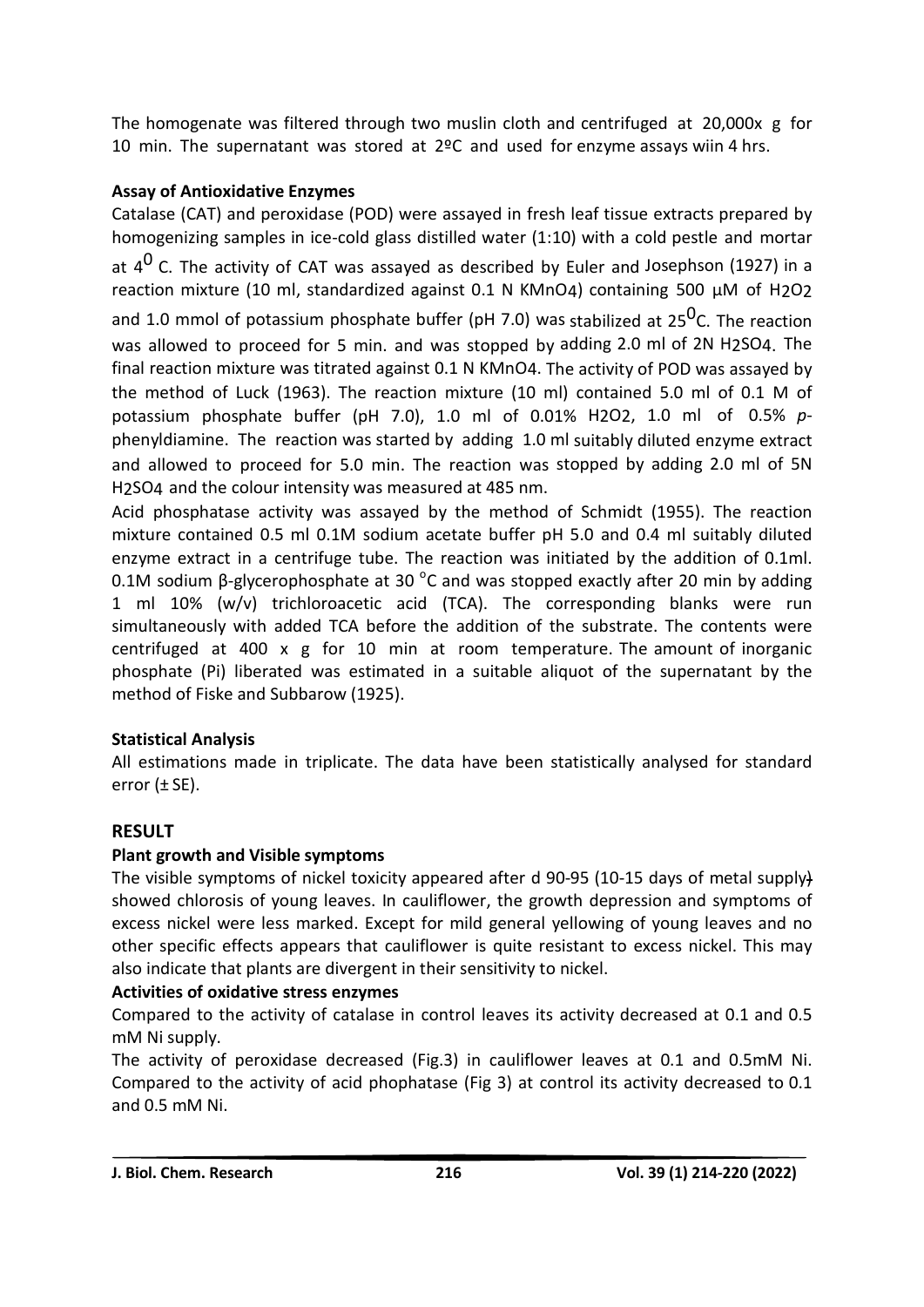#### **Tissue Zn, Fe, Cu, P, S and Mn**

At d 100, concentration of phosphorus decreased in all parts (except roots) from the values of phosphorus in respective to that of control level (Table3). The concentration of iron decreased in all parts except roots.

The concentration of sulphur in different part in cauliflower was decreased. The concentration of iron decreased in all parts except roots.

The concentration of zinc is decrease in all part of plant at 90 and 110 growth stage. The concentration of copper is decreased in all part of plant at different growth stage except root.

#### **DISCUSSION**

The visible symptoms of nickel toxicity appeared after d 90-95(10-15 days of metal supply) chlorosis of young leaves-(Gopal and Nautyal, 2012). The decrease in activity of catalase might be possible due to inhibitory role of excess heavy metals in inducing oxidative stress as-observed previously in sunflower (Gallego et al., 1996). The decrease in catalase activity in cauliflower (Fig 3) similar to the report on *Hyptis suaveolens* L. Poit. and *Helianthus annuus* L. (Pillay et al. 1996) and *Oryza sativa* L (Archana et al. 2006). The decrease in catalase activity in turn increase the H2O2 concentration creating oxidative stress enhancing the inactivating of catalase preventing synthesis of new enzyme (Dat et al. 1998).

Pandey and Pathak (2006) also noticed marked decrease at 10µM Ni supply. It might be possible due to higher accumulation of H2O2. The results are in contrast with the result of sunflower observed by Pillay et al. (1996). The decrease in acid phosphatase activity in nickel excess in cauliflower leaves might be due to disturbed phosphorous metabolism. This is in contrast with earlier report of (Pillay et al. 1996). The decrease in sulphur content in various parts of cauliflower is in consonance with the results on cabbage (Yang et al*. ,*1996) and cauliflower (Chatterjee and Chatterjee 2000), where excess Ni reduced the S content. The reduction in sulphur might be due to blockage of passage by the presence of Ni in excess amounts. This altered sulphur content in turn might be responsible for less available sulphur for different biomolecules to be utilized in various metabolic pathways as has been suggested for excess Ni (Gopal et al*.* 2001). The decrease in Mn in leaves might suggest a competition between them and the results are similar to those described by Taylor and Stadt, 1990; Lou et al*.*1991) These results are not in support with the observation of Piccini and Malavolta (1992) in bean, where no change was found in the concentration of Mn. Yang et al., (1996) have reported a decrease in Mn concentration in excess nickel application in maize. It appears that translocation of iron was disturbed in excess nickel supply. The disturbances in phosphorous and iron content due to excess Ni affect carbohydrate and nitrogen metabolism and this might be responsible for depressed growth and lowered biomass in excess Ni. Similar observation on lower Phosphorus content in excess Ni condition have been reported by Miller et al., (2000) in Virginia pine (*Pinus verginians Mill*). The accumulation in carbohydrate fraction (Fig 2) is in consonance with similar results on white bean (Rauser, 1978) bush bean (Rauser and Samarkoon, 1980). The decrease in Mn (in cauliflower), Cu (in cauliflower) and Zn content (in all plants) in leaves might also suggest a competition between them and excess Ni. These results are not in support with the observations of Piccini and Malavolta (1992) in bean, where no

change was found in the concentration of Mn and Zn but that of P was increased.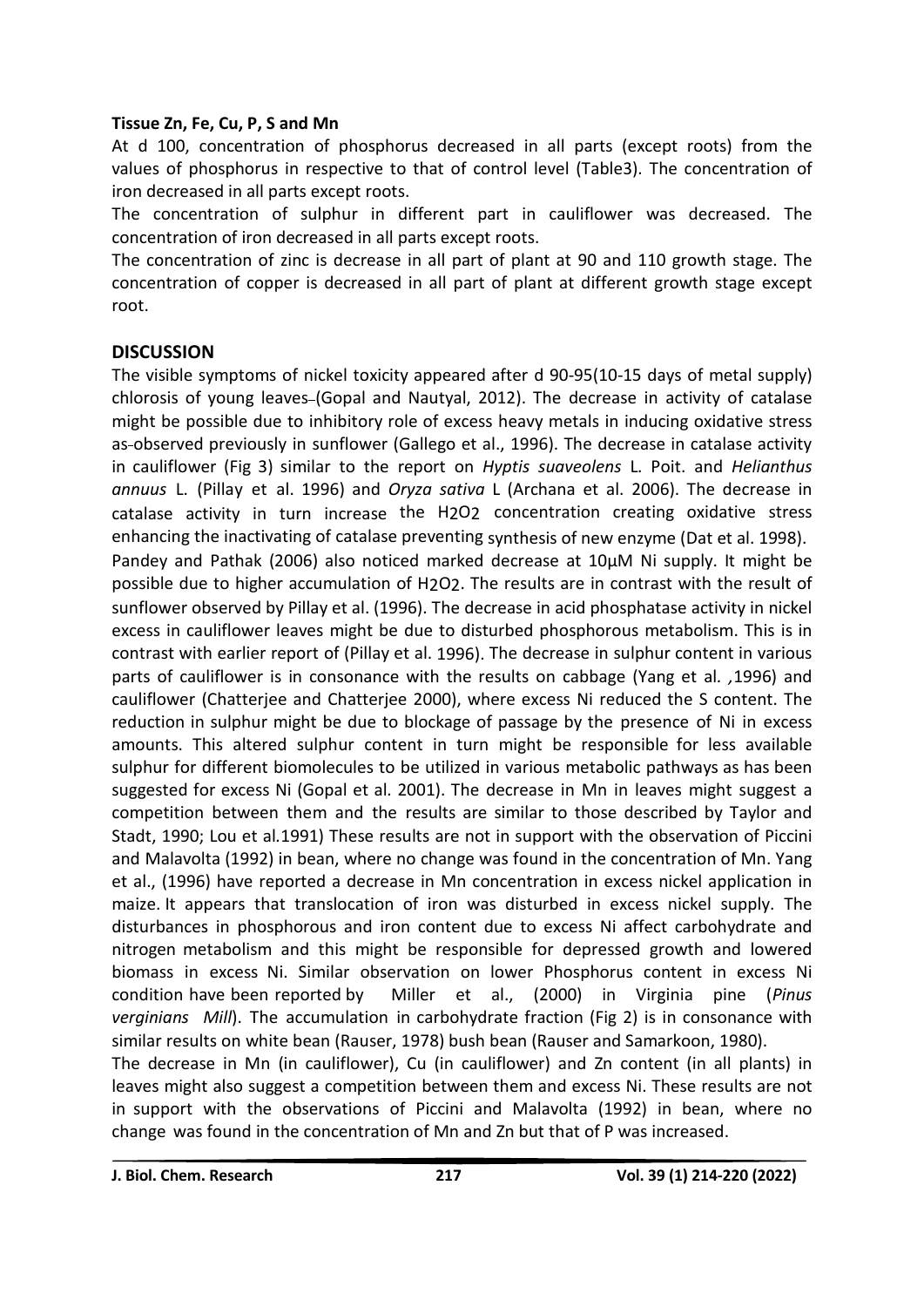Yang et al., (1996) have reported decrease in Zn, Cu and Mn concentration in excess nickel condition in maize. In cabbage Fe and S decreased in excess Ni concentration by Yang et al., (1996).

## **CONCLUSION**

The visible symptoms of nickel toxicity clearly indicate the inhibitory effect of excess nickel inhibit cauliflower growth and development Moreover, the present study showed a nickel mediated free radical reaction as manifested by an increase in the activities of POD and decrease the activity of CAT to help in detoxifying the H2O2 produced in response to Nickel treatment.

### **REFERENCES**

- **Gragor, M., Brammer, E., Lindberg, S., Larsson, G., and J. Idestam-Almquist (1991).** Uptake and physiological effects of cadmium in sugarbeet (*Beta vulgaris)* mineral provision. *Journal of Experimental Botany* 42:729-737.
- **Alscher, R.G., J.L. Donahue and C.L. Cramer (1997).** Reactive oxygen species and antioxidant: relationship in green cells. *Physiologia Plantarum* 100: 224-233.
- **Foyer, C.H., H. Lopez-Delgado, J.F. Dat, and I.M. Scott (1997).** Hydrogen peroxide and glutathione-associated mechanisms of acclamatory stress tolerance and signaling. *Physiologia Plantarum* 100: 241-254.
- **Obone, E., Chakrabarti, S.K., Bai, C., Malick, M.A., Lamontage, L. a n d Subramanian, K.S. (1999).** Toxicity and bioaccumulation of nickel sulfate in Sprague-Dawley rats following 13 weeks of subchronic exposure. *Journal of Toxicology, Environment and Health* 57: 379-401.
- **Das, K.K., Das, S.N., and S.A. Dhundasi (2008).** Nickel, its adverse health effects & oxidative stress. *Indian Journal of Medical Research* 128, 412-425.
- **Schützendübel, A. and A. Polle (2002).** Plant response to abiotic stresses: heavy metalinduced oxidative stress and protection by mycorrhization. *Journal of Experimental Botany 53*: 1351–1365.
- **Baccouch, S., Chaoui, A. and E. El Ferjani (1998).** Nickel toxicity: Effects on growth and metabolism of maize. *Journal of Plant Nutrion* 21**:** 577-580.
- **Bishnoi, N., I. Sheoran and R. Singh (1993).** Effect of cadmium and nickel on mobilisation of food reserves and activities of hydrolytic enzymes in germinating pigeon pea seeds. *Biologia Plantarum* 35: 583-589.
- **Fang, W.C. and C.H. Kao (2000).** Enhanced peroxidase activity in rice leaves in responses to excess iron, copper and zinc. *Plant Science* 158: 71-76.
- **Teisseire, H. and V. Guy (2000).** Copper-induced changes in antioxidant enzymes activities in fronds of duckweed (*Lemna minor*). *Plant Science* 153:65-72.
- **Rao, K.V.M. and T.V.S. Sresty (2000).** Antioxidative parameters in the seedlings of pigeonpea (*Cajanus cajan* L. Millspaugh) in response to Zn and Ni stresses. *Plant Science*. 157:113-128.
- **Romero-Puertas, M.C., I. McCarthy, L.M. Sandalio, J.M. Palma, F.J. Corpas, M. Gomez and L . A . Del Rio (1999).** Cadmium toxicity and oxidative metabolism of pea leaf peroxisomes. *Free Radicals Research*. 31: S25-S38.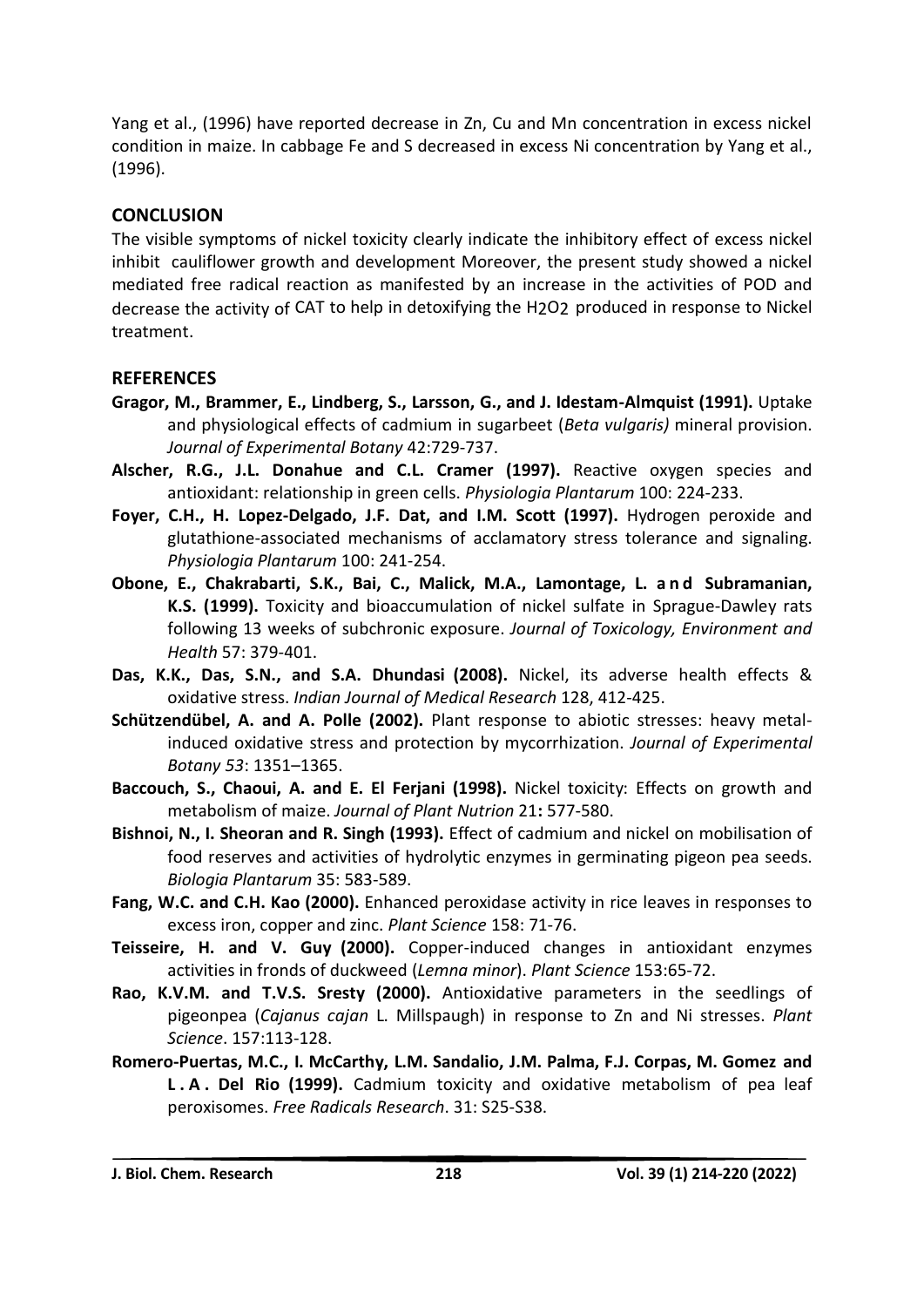- **Schutzendubel, A. and A. Polle (2002).** Plant response to abiotic stresses: heavy metal induced oxidative stress and protection by mycorrhization. *Journal of Experimental Botany* 53:1351-1365.
- **Agarwala, S.C. and C.P. Sharma (1976).** Pot sand culture technique for the study of mineral nutrient element deficiencies under Indian condition. *Geophytology* 6: 356-367.
- **Wallace, T. (1951).** The Diagnosis of Mineral Deficiencies in Plants. *A Colour Atlas and Guide,* London: H.M. Stationery office.
- **Welch, R.M. (1981).** The Biological Significance of Nickel, *Journal of Plant Nutrition* 3: 345– 356.
- **Chesnin, L. and Yien, C.H. (1951).** Turbidimetric determination of available sulphates. *Proceedings of Soil Science of America* 15: 149-151.
- **Piper, C.S. (1942).** Soil and Plant Analysis. Monograph, Waite Agr. Res. Inst. The University Adelaide, Australia.
- **Euler, H.V., and K. Josephson (1927).** Uber, Katalase. I. *Leibigs Annals* 452**:** 158-187.
- **Luck, H. (1963).** Peroxidases. In: *Methods of Enzymatic Analysis*, ed. H.U. Bergmeyer, pp. 895-897. New York: Academic Press.
- **Fiske, C.H. and Subbarow, Y. (1925).** The colorimetric determination of phosphorus. *J. Biol. Chem.* 66: 375-400.
- **Gopal, R., and N. Nautiyal (2012).** Growth, antioxidant enzymes activities, and proline accumulation in mustard due to nickel. *International Journal of Vegetable Sciences* 18: 223-234.
- **Gallego, S.N., Benavides, M.P. and M.L. Tomaro (1996).** Effect of heavy metal ion excess on sunflower leaves: evidence for involvement of oxidative stress. *Plant Science* 121: 151-159.
- **Pillay, S.V., Rao, V.S. and K.V.N. Rao (1996).** Effect of nickel toxicity in *Hyptis suaveolens* L. Poit. and *Helianthus annuus* L. *Indian Journal of Plant Physiology*1: 153- 156.
- **Archana, G., S. Anuradha, and S. Seetha Ramrao (2006).** Ameliorative influence of 24 epibrassinolide on nickel toxicity–induced growth inhibition in rice (*Oryza sativa* L.) seedlings. *Journal of Plant Biology* 33:221–226.
- **Dat, J.F., Lopez-Delgado, H., Foyer, C.H. and Scott, I.M. (1998).** Parallel changes in H2O2 and catalase during thermotolerance induced by salicylic acid on heat assimilation in mustard seedlings. *Plant Physiology* 116**:** 1351-1357.
- **Pandey, N. and G.C. Pathak (2006).** Nickel alters antioxidative defense and water status in greengram. *Indian Journal of Plant Physiology* 11:113–118.
- **Dat, J.F., H. Lopez-Delgado, C.H. Foyer and I.M. Scott (1998).** Parallel changes in H2O2 and catalase during thermotolerance induced by salicyclic acid or heat acclimation in mustard seedlings. *Plant Physiology* 116: 1351-1357.
- **Yang X. Baligar, V.C., Martens, D.C. and Clark, R.B. (1996).** Plant tolerance to nickel toxicity: II Nickel effects on influx and transport of mineral nutrients in four plant species. *Journal of Plant Nutrition* 19:265-272.
- **Chatterjee, J. and Chatterjee, C. (2000).** Nickel and cadmium disturbed metabolism in cauliflower. *Journal of Environment and Pollution* 7:23-29.
- **Gopal, R., Dube, B.K., Sinha, P. and C. Chatterjee (2001).** Uptake and accumulation of nickel by two rice genotypes. *Journal of Environmental Pollution* 8: 261-265.